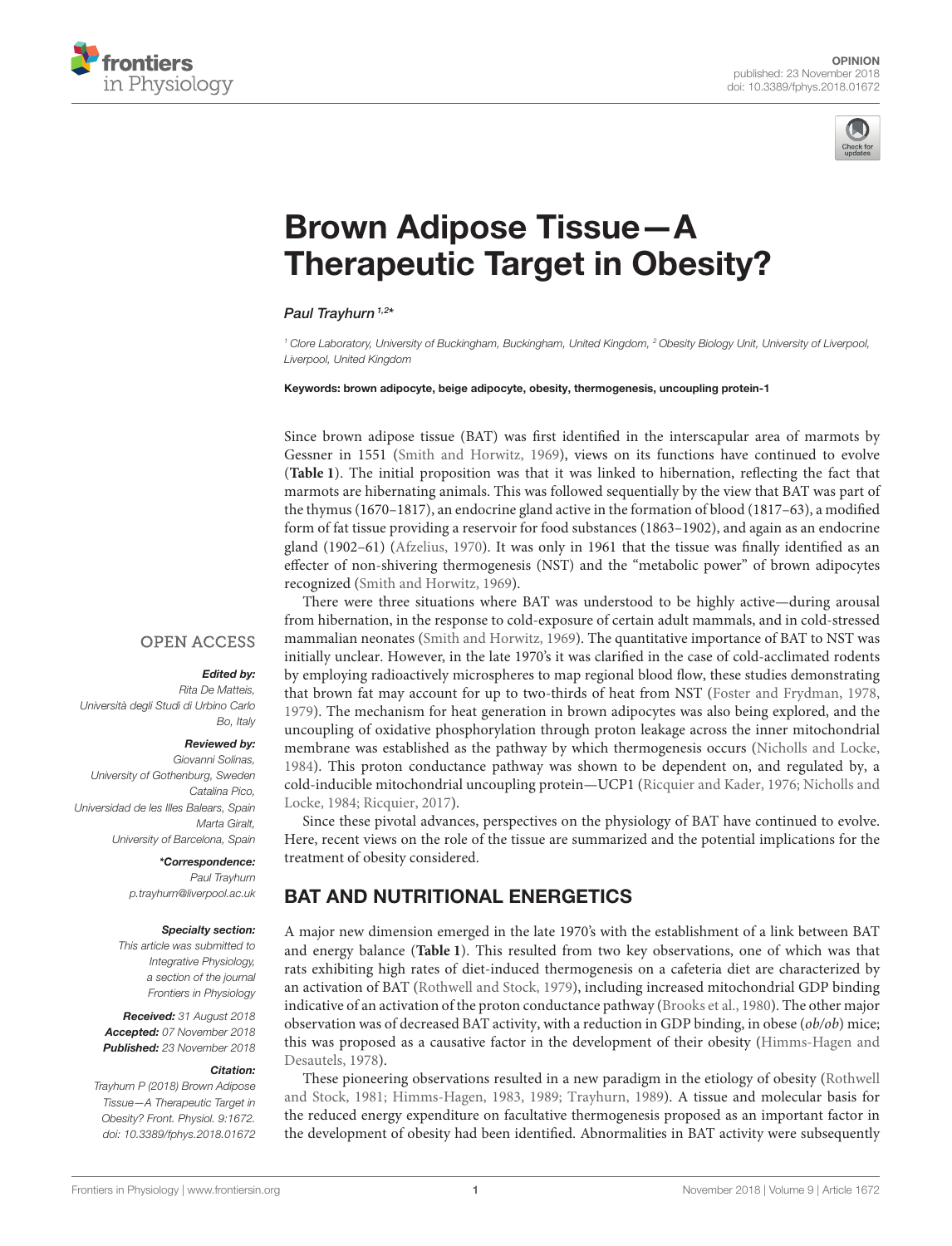<span id="page-1-0"></span>

| <b>TABLE 1</b>   Evolution of perspectives on the physiological functions and |
|-------------------------------------------------------------------------------|
| characteristics of brown adipose tissue.                                      |

| Year      | <b>Function</b>                                                                                       |
|-----------|-------------------------------------------------------------------------------------------------------|
| 1551      | Description by Gessner-role in hibernation                                                            |
| 1670-1817 | Part of the thymus                                                                                    |
| 1817-1863 | An endocrine gland—and active in the formation of blood                                               |
| 1863-1902 | Modified form of fat tissue which serves as a reservoir for food<br>substances                        |
| 1902-1961 | An endocrine gland once more                                                                          |
| 1961-     | Thermogenic organ - non-shivering thermogenesis                                                       |
| 1974-7    | Elucidation of unique bioenergetic properties of brown fat<br>mitochondria (proton leak)              |
| 1976-8    | Discovery of UCP1                                                                                     |
| 1978      | Demonstration of quantitative importance to non-shivering<br>thermogenesis in cold-acclimated rodents |
| 1978/9-   | Involved in energy balance (diet-induced thermogenesis) and<br>obesity                                |
| 2009-     | Definitive identification of BAT in adult humans and its metabolic<br>plasticity                      |
| 2010/12   | Discovery of "beige"/"brite" adipocytes                                                               |
| 2011/12   | Role in glucose disposal and triglyceride clearance - metabolic<br>homeostasis                        |

Based partly on [Afzelius \(1970\)](#page-3-0).

reported in a range of animal obesities, including db/db mice and Zucker (fa/fa) rats, and in rodents with experimentally-induced obesity [\(Himms-Hagen, 1989;](#page-3-7) [Trayhurn, 2017\)](#page-4-6). The central role of BAT in nutritional energetics and body fat regulation was further evident from studies demonstrating changes in thermogenic activity in a range of physiological conditions from fasting to lactation and photoperiod-induced seasonal changes in body weight [\(Trayhurn, 2017\)](#page-4-6).

# BROWN ADIPOSE TISSUE IN MAN

A widely debated question in the 1980's was the extent to which studies on laboratory rodents were relevant to energetics and obesity in humans. This was effectively two questions whether reduced expenditure on thermogenesis underpins the development of human obesity, and whether BAT is present in adults and thus the potential locus of impaired thermogenesis. The first question has been the source of continuing debate, but what seems clear is that thermogenesis is not a major component of expenditure in adult humans [\(Wijers et al., 2007;](#page-4-7) van Marken Lichtenbelt and Schrauwen, [2011\)](#page-4-8)—certainly compared with small rodents such as mice in the cold where it accounts for up to two-thirds of total expenditure [\(Trayhurn and James, 1978;](#page-4-9) [Trayhurn, 1979\)](#page-4-10).

In the early 1980's, BAT was considered, essentially on histological criteria, to be absent in humans after the first years of life. This parallels precocial species such as goats and sheep in which BAT, while abundant at birth, rapidly loses UCP1 and thermogenic capacity over the first weeks of postnatal life being replaced by white fat [\(Casteilla et al., 1987;](#page-3-8) [Trayhurn et al., 1993\)](#page-4-11). Until 2009, the widely held view was that BAT (or thermogenic adipocytes) is absent from adult humans, despite anatomical studies identifying multi-locular adipocytes [\(Heaton, 1972\)](#page-3-9), and more critically: (i) UCP1 being identified in adipose tissue depots of adults, including elderly subjects [\(Lean et al., 1986a\)](#page-3-10), (ii) activation of BAT being demonstrated in phaeochromocytoma patients [\(Ricquier et al., 1982;](#page-4-12) [Lean et al., 1986b\)](#page-3-11), and (iii) UCP1 gene expression in adipose tissue of adults, particularly in phaeochromocytoma [\(Bouillaud et al., 1988\)](#page-3-12).

The lack of recognition that adults do contain active BAT was a key element in the decline of interest in the tissue by the 1990's. However, over the past decade several major developments have led to a renewed focus on BAT. First, studies from the late 2000's utilizing FDG-PET (fluorodeoxyglucose positron emission tomography), commonly employed to track tumor metastasis, have mapped areas of high glucose uptake which also contain UCP1, thereby firmly identifying active BAT in adults [\(Cypess et al., 2009;](#page-3-13) [Virtanen et al., 2009;](#page-4-13) Moonen et al., [2019\)](#page-3-14). Through such studies, increased BAT activity has been observed in response to multiple stimuli, including cold exposure (as in rodents), and administration of insulin and the β3-adrenoceptor agonist mirabregon (van Marken Lichtenbelt et al., [2009;](#page-4-14) [Virtanen et al., 2009;](#page-4-13) [Orava et al., 2011;](#page-3-15) [Ouellet et al.,](#page-3-16) [2012;](#page-3-16) [Cypess Aaron et al., 2015\)](#page-3-17). Importantly, the thermogenic activity of the tissue has been shown to decline with age and increasing BMI [\(Cypess et al., 2009;](#page-3-13) [van Marken Lichtenbelt et al.,](#page-4-14) [2009;](#page-4-14) [Pfannenberg et al., 2010;](#page-3-18) [Moonen et al., 2019\)](#page-3-14).

# RECENT DEVELOPMENTS IN BAT PHYSIOLOGY

An important development over the past decade, although not on BAT as such, is the discovery of a third form of adipocyte—"brite" or "beige" [\(Petrovic et al., 2010;](#page-3-19) [Wu et al., 2012;](#page-4-15) [Carobbio et al.,](#page-3-20) [2019\)](#page-3-20). These fat cells contain UCP1, providing the potential for thermogenesis, and have some of the other molecular signatures of brown adipocytes [\(Petrovic et al., 2010;](#page-3-19) [Wu et al., 2012\)](#page-4-15). Beige adipocytes are found primarily within WAT depots, and are recruited particularly during cold-exposure and following βadrenergic stimulation resulting in the "browning" of white fat [\(Carobbio et al., 2019\)](#page-3-20).

A further advance comes from evidence suggesting that BAT plays an important role in metabolic homeostasis, the tissue being a major site of glucose disposal, insulin action and triglyceride clearance [\(Bartelt et al., 2011;](#page-3-21) [Stanford et al., 2013;](#page-4-16) Bartelt and Heeren, [2014\)](#page-3-22). A high capacity for glucose uptake, which can be stimulated by insulin and cold, is evident from FDG-PET studies. Roles for BAT in glucose homeostasis and triglyceride clearance have led to the proposition that reduced activity in the tissue may underlie the metabolic syndrome [\(Nedergaard et al., 2011;](#page-3-23) Bartelt and Heeren, [2014;](#page-3-22) [Moonen et al., 2019\)](#page-3-14).

An additional dimension is the function of BAT as a secretory organ. Apart from the release of fatty acids, brown adipocytes synthesize and secrete multiple peptide/protein factors, these "brown adipokines" paralleling the adipokines of white adipocytes [\(Villarroya et al., 2013,](#page-4-17) [2017\)](#page-4-18). While the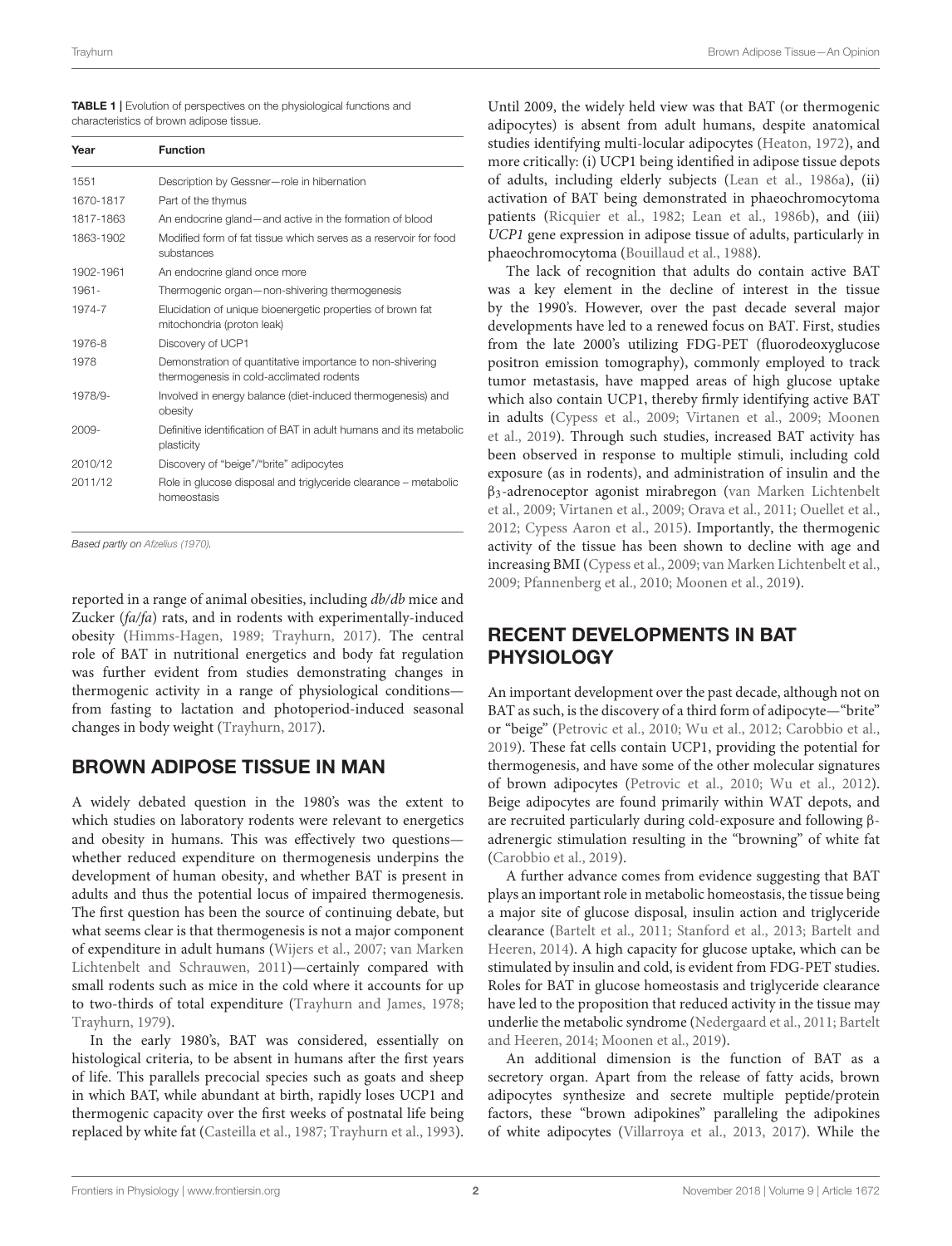adipokinome of white fat cells numbers several hundred entities [\(Trayhurn, 2013\)](#page-4-19), it is unclear whether the secretome from brown adipocytes is as extensive. The brown adipokinome includes classical adipokines such as leptin and IL-6 (Villarroya et al., [2013,](#page-4-17) [2017\)](#page-4-18), but brown adipocytes are unlikely to be an important source of these factors.

# BAT AS A THERAPEUTIC TARGET—IS IT REALISTIC?

A major driver behind the renewed interest in BAT relates to its potential as a therapeutic target to treat obesity. This reflects the revival of a concept current in the 1980's, but it is now based on the firm acceptance that the tissue is present, thermogenically active and exhibits plasticity in adults. The ability to recruit beige adipocytes within WAT has further added to the focus on BAT [\(Petrovic et al., 2010;](#page-3-19) [Wu et al., 2012;](#page-4-15) [Jespersen Naja et al., 2013;](#page-3-24) [Sacks et al., 2013\)](#page-4-20), or more strictly on UCP1-dependent adipocyte thermogenesis, as a therapeutic route in obesity. But how realistic is this?

# The Case in Favor

There are substantive points in favor of BAT as a target—which in principal can be through increasing the thermogenic activity/capacity of pre-existing brown adipocytes, by recruitment of new brown adipocytes, or a combination of the two. Additionally, there is the potential to recruit beige cells through "browning." BAT has the conceptual attraction of being a clearly defined target with a precise molecular end-point in the amount and activity of UCP1. It also centres on one specific element of energy balance—adaptive energy expenditure—so augmentation is a logical approach. Furthermore, as well as increasing expenditure it has the potential of improving metabolic homeostasis through its role in glucose utilization and lipid clearance [\(Nedergaard and Cannon, 2010;](#page-3-25) Bartelt and Heeren, [2014;](#page-3-22) [Moonen et al., 2019\)](#page-3-14).

### The Case Against

There are, nevertheless, also substantive arguments against BAT as a realistic target. A key requirement is that the stimulation of energy expenditure through BAT does not lead to a compensatory increase in energy intake, which would be counter-productive. It is uncertain whether compensation would occur under normal circumstances; however, increased intake is very evident in rodents in the cold, with for example mice consuming three times more food at 4◦C than at thermoneutrality [\(Trayhurn, 1981\)](#page-4-21), suggesting that increased BAT activity is linked to higher intake.

A critical issue is the quantitative importance of BAT thermogenesis to energy expenditure in adults. Clearly, if the contribution is minimal then it is a less obvious target for modulating energy balance—though a small, but sustained, imbalance between expenditure and intake would be effective. Estimates of the importance of BAT in energy expenditure range from 1 to 5% of RMR, but these are in effect basal values and it is argued that with stimulation the value will be higher at up to 16% of RMR [\(van der Lans et al., 2013;](#page-4-22) [Moonen et al., 2019\)](#page-3-14)–this can be viewed as part of the "case in favor."

A number of approaches to increasing the thermogenic activity and capacity of BAT have been proposed. The initial route was to design selective  $β_3$ -agonists, reflecting the centrality of the  $\beta_3$ -adrenoceptor in the regulation of thermogenesis, and several were developed [\(Arch, 2002\)](#page-3-26). However, although the first generation compounds were effective in stimulating expenditure and reversing obesity in rodents, their efficacy and potency in humans is poor due to a combination of factors including sequence differences between the human and rodent β3-adrenoceptor [\(Arch, 2002\)](#page-3-26). Nevertheless, selective β3 agonists continue to be of interest with mirabegron having recently been shown to stimulate RMR and glucose uptake by BAT [\(Cypess Aaron et al., 2015\)](#page-3-17). Alternative strategies have been proposed and these include central stimulation of the sympathetic innervation to BAT, brown fat transplantation and stem cell therapy [\(Gunawardana and Piston, 2012;](#page-3-27) Nishio et al., [2012;](#page-3-28) [Guénantin et al., 2017;](#page-3-29) [Carobbio et al., 2019\)](#page-3-20). While potentially feasible, it is difficult to regard transplantation and stem cell therapy as practical approaches to obesity treatment.

Recruitment of beige cells would augment the number of thermogenic adipocytes, and multiple factors can facilitate this process [\(Bartelt and Heeren, 2014;](#page-3-22) [Nedergaard and Cannon,](#page-3-30) [2014;](#page-3-30) [Carobbio et al., 2019\)](#page-3-20). There are, however, potential constraints on whether beige adipocytes may provide significant amounts of heat—apart from any intracellular limitation. To make a significant contribution to NST, close proximity to an extensive vascular network would be expected, both to rapidly dissipate the heat generated and to provide oxygen and other nutrients to fuel high rates of thermogenesis. Furthermore, thermogenesis requires noradrenergic stimulation, and the recruitment of beige adipocytes needs to be accompanied by local growth of the sympathetic innervation. A report that alternatively activated macrophages stimulate thermogenesis in BAT through the secretion of catecholamines [\(Nguyen et al., 2011\)](#page-3-31) has not been supported subsequently [\(Fischer et al., 2017\)](#page-3-32); however, the hormone meterorin-like promotes browning through M2 macrophage activation [\(Rao et al., 2014\)](#page-4-23).

The final reservation to treating obesity through the stimulation of BAT thermogenesis lies in the potential cardiovascular risk. While this may be small, and needs to be balanced against the risks associated with obesity itself, regulatory agencies are likely to be ultra-cautious given the readiness with which previous anti-obesity drugs have been withdrawn following evidence of adverse effects.

# CONCLUDING COMMENTS

Our understanding of the functions of BAT has continued to evolve and it is evident that the tissue has multiple actions beyond a core thermoregulatory role. Recognition of its involvement in nutritional energetics and the etiology of obesity in the late 1970's transformed perspectives on the tissue. Over the past decade there has been a renaissance of interest in BAT, following clear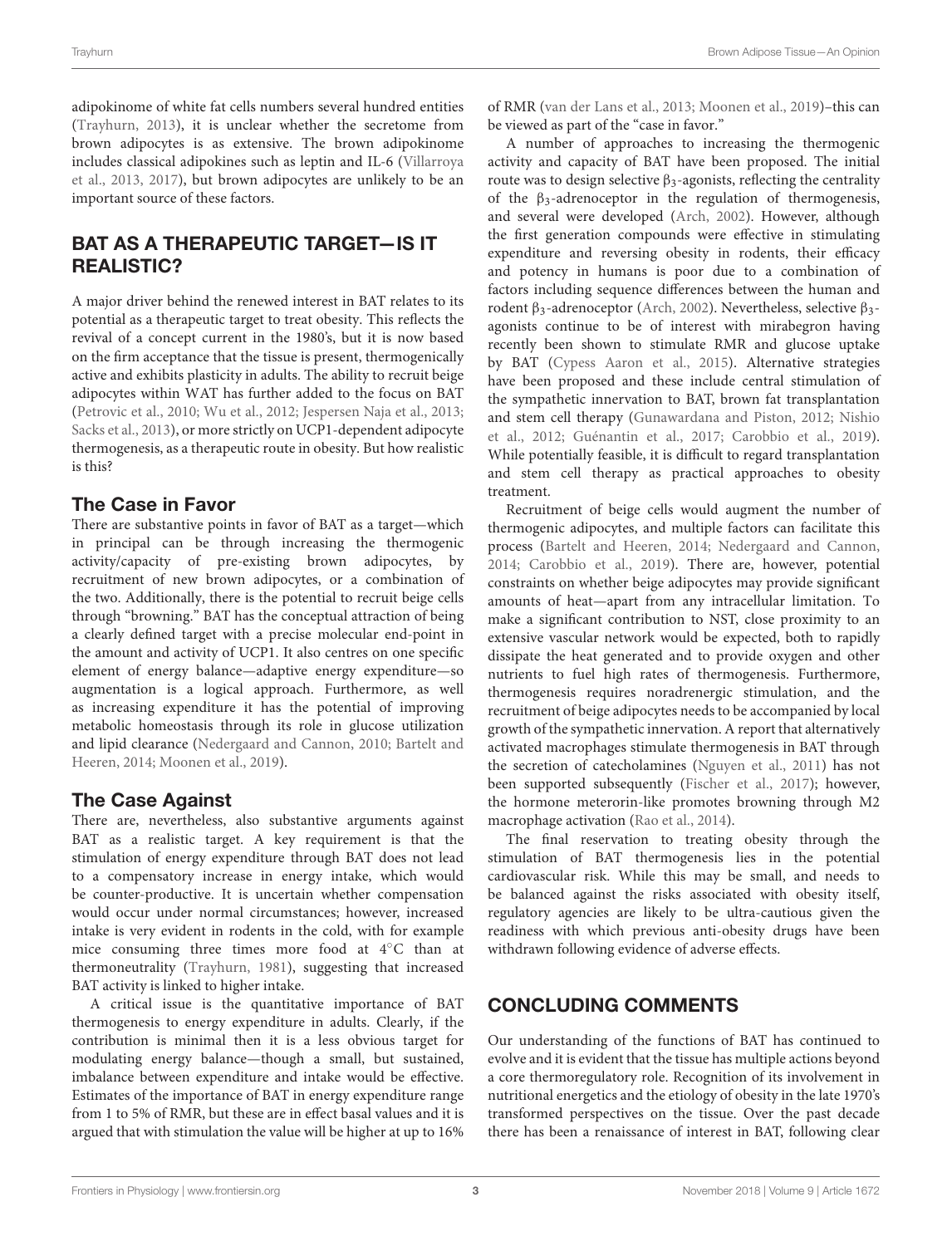evidence of its presence and metabolic plasticity in adult humans. There is currently considerable focus on BAT as a therapeutic target in the treatment of obesity and its associated metabolic disorders, aided by the identification of beige adipocytes and the phenomenon of browning of WAT. However, it is suggested that in totality there are formidable barriers to this approach and that the stimulation and recruitment of thermogenic adipocytes

### **REFERENCES**

- <span id="page-3-0"></span>Afzelius, B. A. (1970). "Brown adipose tissue: its gross anatomy, histology, and cytology," in Brown Adipose Tissue, ed. O. Lindberg (New York, NY: American Elsevier), 1–31.
- <span id="page-3-26"></span>Arch, J. R. (2002). β3-Adrenoceptor agonists: potential, pitfalls and progress. Eur. J. Pharmacol. 440, 99–107. doi: [10.1016/S0014-2999\(02\)01421-8](https://doi.org/10.1016/S0014-2999(02)01421-8)
- <span id="page-3-21"></span>Bartelt, A., Bruns, O. T., Reimer, R., Hohenberg, H., Ittrich, H., Peldschus, K., et al. (2011). Brown adipose tissue activity controls triglyceride clearance. Nat. Med. 17, 200–205. doi: [10.1038/nm.2297](https://doi.org/10.1038/nm.2297)
- <span id="page-3-22"></span>Bartelt, A., and Heeren, J. (2014). Adipose tissue browning and metabolic health. Nat. Rev. Endocrinol. 10, 24–36. doi: [10.1038/nrendo.2013.204](https://doi.org/10.1038/nrendo.2013.204)
- <span id="page-3-12"></span>Bouillaud, F., Villarroya, F., Hentz, E., Raimbault, S., Cassard, A. M., and Ricquier, D. (1988). Detection of brown adipose tissue uncoupling protein mRNA in [adult humans by a genomic probe.](https://doi.org/10.1042/cs0750021) Clin. Sci. 75, 21–27. doi: 10.1042/cs07 50021
- <span id="page-3-4"></span>Brooks, S. L., Rothwell, N. J., Stock, M. J., Goodbody, A. E., and Trayhurn, P. (1980). Increased proton conductance pathway in brown adipose tissue mitochondria of rats exhibiting diet-induced thermogenesis. Nature 286, 274–276. doi: [10.1038/286274a0](https://doi.org/10.1038/286274a0)
- <span id="page-3-20"></span>Carobbio, S., Guénantin, A.-C., Samuelson, I., Bahri, M., and Vidal-Puig, A. (2019). Brown and beige fat: from molecules to physiology and pathophysiology. Biochim. Biophys. Acta Mol. Cell Biol. Lipids. 1864, 37–50. doi: [10.1016/j.bbalip.2018.05.013](https://doi.org/10.1016/j.bbalip.2018.05.013)
- <span id="page-3-8"></span>Casteilla, L., Forest, C., Robelin, J., Ricquier, D., Lombet, A., and Ailhaud, G. (1987). Characterization of mitochondrial-uncoupling protein in bovine fetus and newborn calf. Am. J. Physiol. Endocrinol. Metab. 252, E627–E636. doi: [10.1152/ajpendo.1987.252.5.E627](https://doi.org/10.1152/ajpendo.1987.252.5.E627)
- <span id="page-3-17"></span>Cypess Aaron, M., Weiner Lauren, S., Roberts-Toler, C., Elía Elisa, F., Kessler Skyler, H., Kahn Peter, A., et al. (2015). Activation of human brown adipose tissue by a β3-adrenergic receptor agonist. Cell Metab. 21, 33–38. doi: [10.1016/j.cmet.2014.12.009](https://doi.org/10.1016/j.cmet.2014.12.009)
- <span id="page-3-13"></span>Cypess, A. M., Lehman, S., Williams, G., Tal, I., Rodman, D., Goldfine, A. B., et al. (2009). Identification and importance of brown adipose tissue in adult humans. N. Engl. J. Med. 360, 1509–1517. doi: [10.1056/NEJMoa0810780](https://doi.org/10.1056/NEJMoa0810780)
- <span id="page-3-32"></span>Fischer, K., Ruiz, H. H., Jhun, K., Finan, B., Oberlin, D. J., van der Heide, V., et al. (2017). Alternatively activated macrophages do not synthesize catecholamines or contribute to adipose tissue adaptive thermogenesis. Nat. Med. 23, 623–630. doi: [10.1038/nm.4316](https://doi.org/10.1038/nm.4316)
- <span id="page-3-1"></span>Foster, D. O., and Frydman, M. L. (1978). Nonshivering thermogenesis in the rat. II. Measurements of blood flow with microspheres point to brown adipose tissue as the dominant site of the calorigenesis induced by noradrenaline. Can J. Physiol. Pharmacol. 56, 110–122. doi: [10.1139/y78-015](https://doi.org/10.1139/y78-015)
- <span id="page-3-2"></span>Foster, D. O., and Frydman, M. L. (1979). Tissue distribution of cold-induced thermogenesis in conscious warm- or cold-acclimated rats re-evaluated from changes in tissue blood flow: the dominant role of brown adipose tissue in the replacement of shivering by non-shivering thermogenesis. Can J. Physiol. Pharmacol. 57 257–270. doi: [10.1139/y79-039](https://doi.org/10.1139/y79-039)
- <span id="page-3-29"></span>Guénantin, A.-C., Briand, N., Capel, E., Dumont, F., Morichon, R., Provost, C., et al. (2017). Functional human beige adipocytes from induced pluripotent stem cells. Diabetes 66, 1470–1478. doi: [10.2337/db16-1107](https://doi.org/10.2337/db16-1107)
- <span id="page-3-27"></span>Gunawardana, S. C., and Piston, D. W. (2012). Reversal of type 1 diabetes in mice by brown adipose tissue transplant. Diabetes 61, 674–682. doi: [10.2337/db11-0510](https://doi.org/10.2337/db11-0510)
- <span id="page-3-9"></span>Heaton, J. (1972). The distribution of brown adipose tissue in the human. J. Anatll. 2, 35–39.

is unlikely to provide a realistic anti-obesity/anti-metabolic syndrome strategy in the near-future.

### AUTHOR CONTRIBUTIONS

The author confirms being the sole contributor of this work and has approved it for publication.

- <span id="page-3-6"></span>Himms-Hagen, J. (1983). Brown adipose tissue thermogenesis; energy balance; and obesity. Can J. Biochem. Cell Biol. 62, 6l0–6l7.
- <span id="page-3-7"></span>Himms-Hagen, J. (1989). Brown adipose tissue thermogenesis and obesity. Prog. Lipid Res. 28, 67–115.
- <span id="page-3-5"></span>Himms-Hagen, J., and Desautels, M. (1978). A mitochondrial defect in brown adipose tissue of the obese (ob/ob) mouse: reduced binding of purine nucleotides and a failure to respond to cold by an increase in binding. Biochem. Biophys. Res. Commun. 83, 628–634. doi: [10.1016/0006-291X\(78\)91036-7](https://doi.org/10.1016/0006-291X(78)91036-7)
- <span id="page-3-24"></span>Jespersen Naja, Z., Larsen Therese, J., Peijs, L., Daugaard, S., Homøe, P., Loft, A., et al. (2013). A Classical brown adipose tissue mRNA signature partly overlaps with brite in the supraclavicular region of adult humans. Cell Metab. 17, 798–805. doi: [10.1016/j.cmet.2013.04.011](https://doi.org/10.1016/j.cmet.2013.04.011)
- <span id="page-3-10"></span>Lean, M. E., James, W. P., Jennings, G., and Trayhurn, P. (1986a). Brown adipose tissue uncoupling protein content in human infants, children and adults. Clin. Sci. 7l, 29l–297. doi: [10.1042/cs0710291](https://doi.org/10.1042/cs0710291)
- <span id="page-3-11"></span>Lean, M. E. J., James, W. P. T., Jennings, G., and Trayhurn, P. (1986b). Brown adipose tissue in patients with phaeochromocytoma. Int. J. Obesity l0, 2l9–27.
- <span id="page-3-14"></span>Moonen, M. P. B., Nascimento, E. B. M., and van Marken Lichtenbelt, W. D. (2019). Human brown adipose tissue: underestimated target in metabolic disease? Biochim. Biophys. Acta Mol. Cell Biol. Lipids. 1864, 104–112. doi: [10.1016/j.bbalip.2018.05.012](https://doi.org/10.1016/j.bbalip.2018.05.012)
- <span id="page-3-23"></span>Nedergaard, J., Bengtsson, T., and Cannon, B. (2011). New powers of brown fat: fighting the metabolic syndrome. Cell Metab. 13, 238–240. doi: [10.1016/j.cmet.2011.02.009](https://doi.org/10.1016/j.cmet.2011.02.009)
- <span id="page-3-25"></span>Nedergaard, J., and Cannon, B. (2010). The changed metabolic world with human brown adipose tissue: therapeutic visions. Cell Metab. 11, 268–272. doi: [10.1016/j.cmet.2010.03.007](https://doi.org/10.1016/j.cmet.2010.03.007)
- <span id="page-3-30"></span>Nedergaard, J., and Cannon, B. (2014). The browning of white adipose tissue: some burning issues. Cell Metab. [20, 396–407. doi: 10.1016/j.cmet.2014.](https://doi.org/10.1016/j.cmet.2014.07.005) 07.005
- <span id="page-3-31"></span>Nguyen, K. D., Qiu, Y., Cui, X., Goh, Y. P., Mwangi, J., David, T., et al. (2011). Alternatively activated macrophages produce catecholamines to sustain adaptive thermogenesis. Nature 480, 104–108. doi: [10.1038/nature10653](https://doi.org/10.1038/nature10653)
- <span id="page-3-3"></span>Nicholls, D. G., and Locke, R. M. (1984). Thermogenic mechanisms in brown fat. Physiol. Rev.64, 1–64. doi: [10.1152/physrev.1984.64.1.1](https://doi.org/10.1152/physrev.1984.64.1.1)
- <span id="page-3-28"></span>Nishio, M., Yoneshiro, T., Nakahara, M., Suzuki, S., Saeki, K., Hasegawa, M., et al. (2012). Production of functional classical brown adipocytes from human pluripotent stem cells using specific hemopoietin cocktail without gene transfer. Cell Metab. 16, 394–406. doi: [10.1016/j.cmet.2012.10.011](https://doi.org/10.1016/j.cmet.2012.10.011)
- <span id="page-3-15"></span>Orava, J., Nuutila, P., Lidell, M. E., Oikonen, V., Noponen, T., Viljanen, T., et al. (2011). Different metabolic responses of human brown adipose tissue to activation by cold and insulin. Cell Metab. 14, 272–279. doi: [10.1016/j.cmet.2011.06.012](https://doi.org/10.1016/j.cmet.2011.06.012)
- <span id="page-3-16"></span>Ouellet, V., Labbé, S. M., Blondin, D. P., Phoenix, S., Guérin, B., Haman, F., et al. (2012). Brown adipose tissue oxidative metabolism contributes to energy expenditure during acute cold exposure in humans. J. Clin. Invest. 122, 545–552. doi: [10.1172/JCI60433](https://doi.org/10.1172/JCI60433)
- <span id="page-3-19"></span>Petrovic, N., Walden, T. B., Shabalina, I. G., Timmons, J. A., Cannon, B., and Nedergaard, J. (2010). Chronic peroxisome proliferator-activated receptor γ (PPARγ) Activation of epididymally derived white adipocyte cultures reveals a population of thermogenically competent, UCP1-containing adipocytes molecularly distinct from classic brown adipocytes. J. Biol. Chem. 285, 7153–7164. doi: [10.1074/jbc.M109.053942](https://doi.org/10.1074/jbc.M109.053942)
- <span id="page-3-18"></span>Pfannenberg, C., Werner, M. K., Ripkens, S., Stef, I., Deckert, A., Schmadl, M., et al. (2010). Impact of age on the relationships of brown adipose tissue with sex and adiposity in humans. Diabetes 59, 1789–1793. doi: [10.2337/db10-0004](https://doi.org/10.2337/db10-0004)